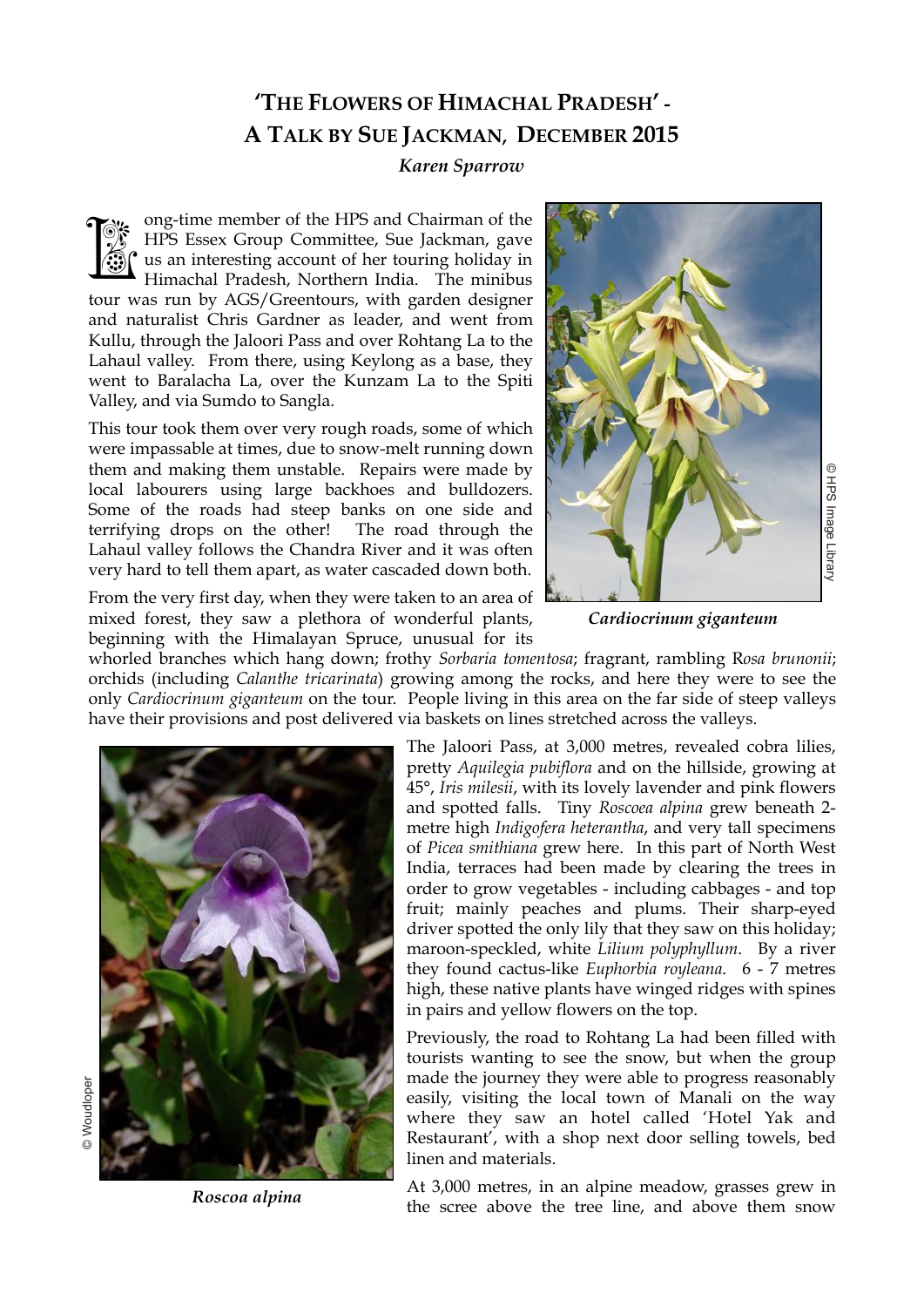

*Euphorbia royleana*

© Sue Jackman



*Lilium polyphyllum*

covered the ground. Beautiful mauve *Iris kemaonensis,* with their spotted falls, grew everywhere in the snow melt, as did pinkflowering *Androsace sarmentosa*, dainty *Anemone obtusifolia*, *Gentiana carinata* with its alternate, pointed blue petals, and blue *Corydalis cashmeriana*. Among the flowering primulas were *Primula denticulata* and *Primula rosea* (whose flowers come out before its leaves), and also yellow-flowering

*Oxygraphis glacialis*. *Betula utilis* var. *jacquemontii*, its stems bent by snow backing up against them, was seen growing on the hillside. The party stopped at a colourful coffee shop on route to stock up with biscuits, etc (as they never knew when they would get their next meal!), and noticed *Thymus linearis* growing among scree nearby.

On the day the party were due to go to Baralacha La, the road was impassable so they visited the Patten Valley. Here they spotted sky-blue *Meconopsis aculeata*; blue, fragrant *Aquilegia fragrans*, and *Rheum webbianum* among many others. When they finally did go to Baralacha La they found the only specimen of cushion-like *Thylacospermum caespitosum* they would see on this trip.

On the way back to their hotel in Keylong, *Lonicera asperifolia* grew by the road and at 4,000m, *Corydalis crassifolia* emerged from the scree.

A group of ibex watched as the minibus descended toward the Bhaga River. Making an early start on the next part of the trip they travelled through to the Lahaul Valley, spotting *Morina coulteriana*, *Cicer microphyllum* and more primulas in the lunar-like landscape, and when they reached Kunzan La at 4,500m there was a colourful Buddhist shrine decorated with prayer flags in the Spiti valley, one of the highest inhabited valleys in the world.



*Oxygraphis glacialis*

From their next stop at Kaza, they explored the Pin Valley with blue flowered *Linum usitatissimum* growing amongst the rocks as well as *Hyoscyamus niger* (henbane) and the orchid *Dactylorhiza hatagirea*. Higher up in the rough terrain near Kibber (over 4200m), the borage *Arnebia euchroma*, together with mauve *Christolea crassiflora* were discovered.

 © Vijay Chandhok C Vijay Chandhok

> © Marijn van den BrinkMarijn van den Brink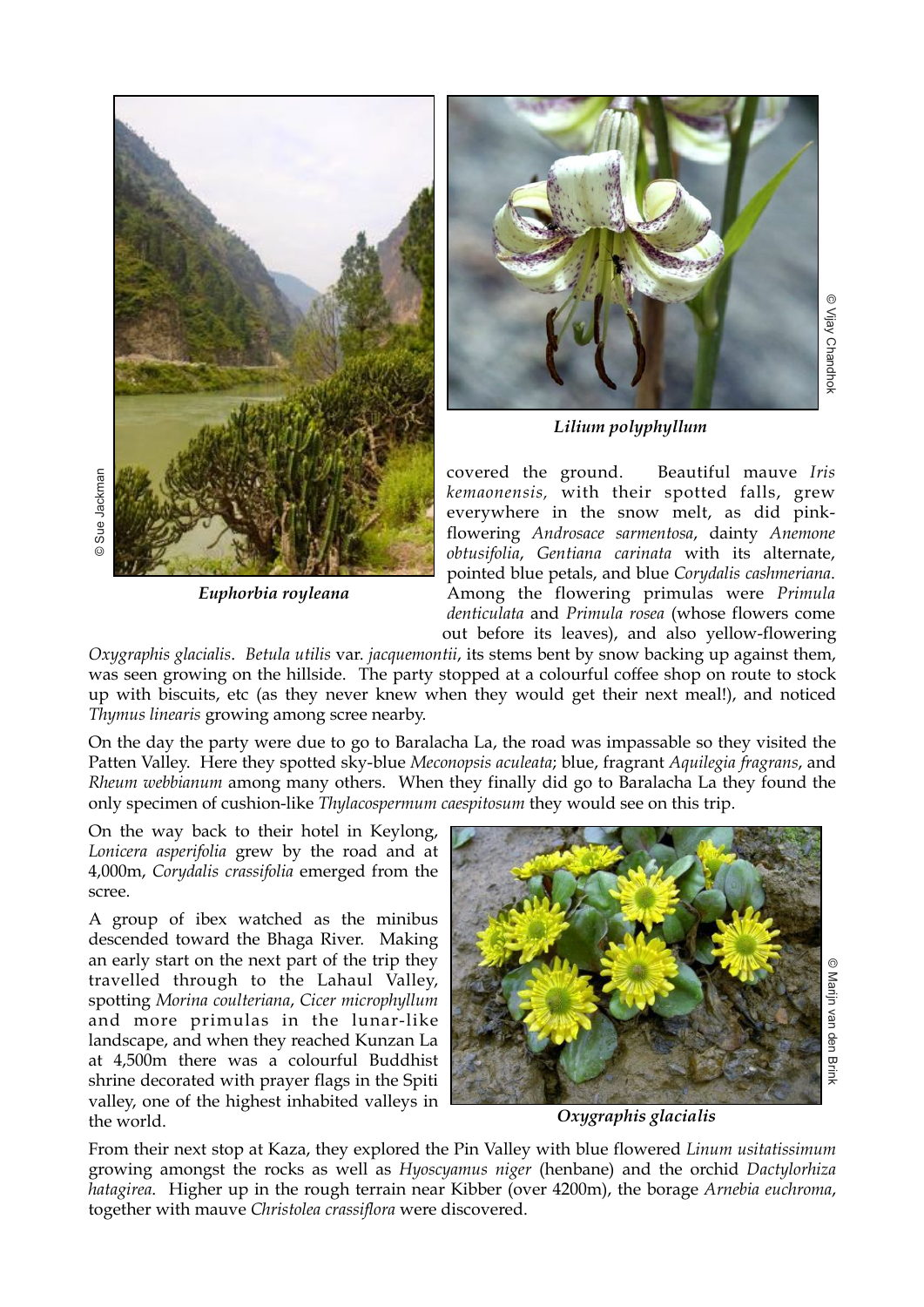



*Linum usitatissimum*

*Primula rosea*

They reached a monastery perched on a sandstone cliff: Ki Gompa. By the Spiti river on the next part of the tour, a plant normally found in the Mediterranean - *Capparis spinosa* - grew prolifically, with *Clematis tibetana* to be found nearby and many *Iris lactea*; one specimen of *I. lactea* unusually had four falls instead of the normal three!



**The monastery: Ki Gompa**

Although they didn't normally spend all the time in the vehicle, on this part of the trip they had driven quite a distance so the walk from Sangla to Chitkul was welcome, and on the way they found white-flowered *Anemone rivularis; Polygonatum verticillatum; Potentilla atrosanguinea* (with yellow and orange flowers); low growing, pale lilac *Campanula pallida*, and blue *Delphinium pyramidale*.

With dangerous roads (signs warning of either running water or the risk of being hit by rocks dislodged by sheep), encountering several police checkpoints near the border to China, and notices at the side of the road prohibiting mobile phones, I am inclined to think it was more of an adventure holiday! But what a variety of plants they found in the strange, alien and seemingly barren landscapes.